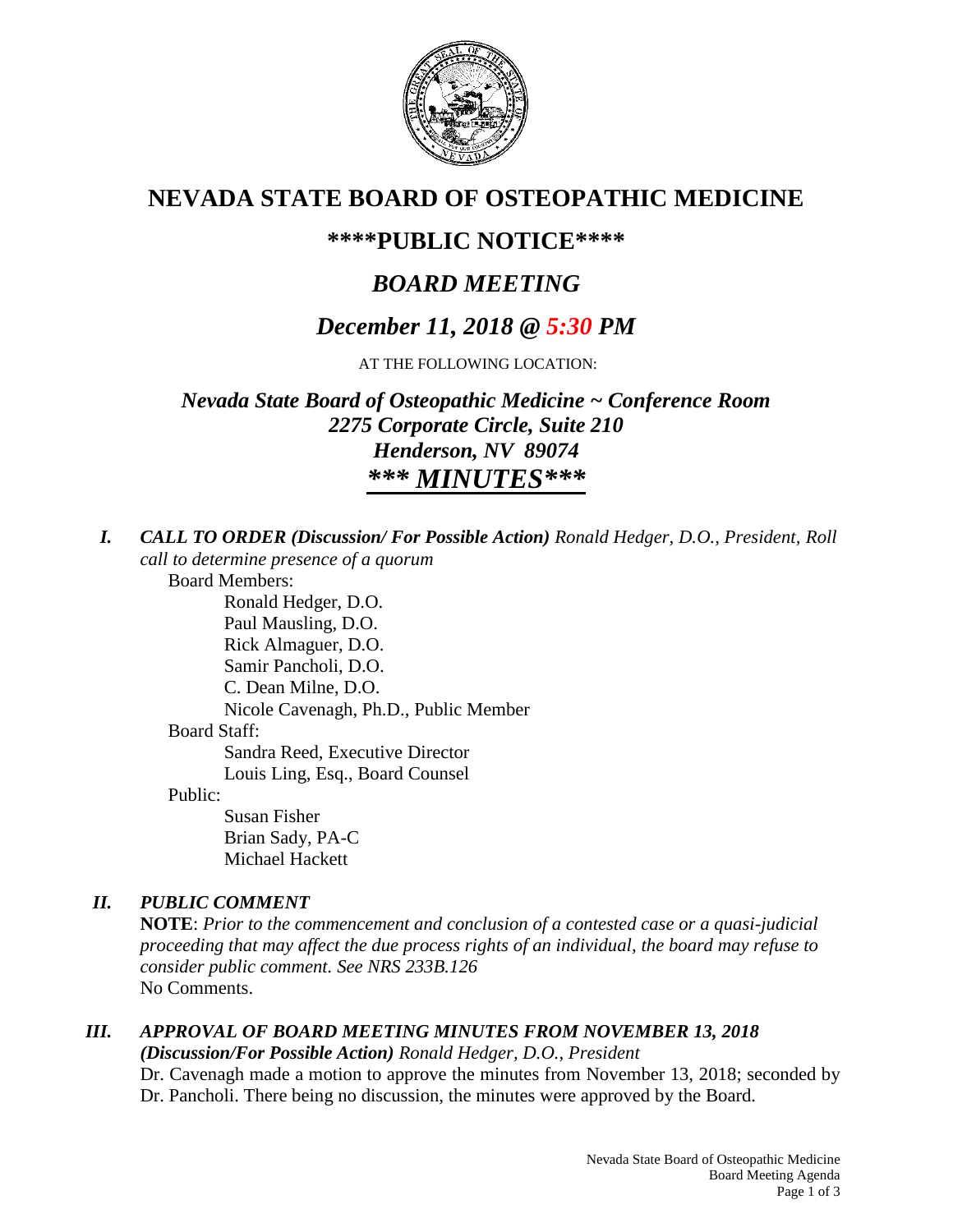## *IV. CONSENT AGENDA TO GRANT LICENSURE FOR OSTEOPATHIC PHYSICIANS , SPECIAL LICENSE OSTEOPATHIC PHYSICIANS & PHYSICIAN ASSISTANTS (Discussion/ For Possible Action) Ronald Hedger, D.O., President*

Under this item the Board may consider the recommendations of the Executive Director and/or President/Vice President to grant licensure to the below listed applicants. The Board may remove any applicant's name from the consent motion, but may not discuss the contents of the application for licensure without the applicant present following proper notice pursuant to the open meeting law.

### **Effective 01/01/19:**

### **Osteopathic Physician Specialty**

Nicholas Bell, D.O. Diagnostic Radiology Dennis DePry, D.O. Psychiatry Amanda Ford, D.O. **Family Medicine** Nicole Kato, D.O. **Family Medicine** Benjamin Kavinoky, D.O. Emergency Medicine Benjamin Kemp, D.O. Diagnostic Radiology Starla Lyles-McKelvy, D.O. Psychiatry Sarah McKenzie, D.O. OB/GYN Ricky McShane, D.O. Family Medicine Michelle Newkirk, D.O. Rheumatology Michael Repik, D.O. **Anatomic Pathology** Zaiga Sears, D.O. Family Medicine Justen Watkins, D.O. Family Medicine

Diane Johnson, PA-C Kevin Kapov, D.O. Amanda Knowles, PA-C Roshan Raja, D.O. Kevin Refahiyat, PA-C David Renton, D.O.

### **Varying Start Dates:**

### **Special Licenses NRS.633.411**:

### **Physician Assistant Supervising Physician**

William Shay, PA-C None-Active Not-Working Daniel Winward, PA-C None-Active Not-Working

Nathan Bartholomew, D.O. Kingman/Sunrise - Emergency Medicine Sasha Reid, D.O. Kingman/Sunrise - Emergency Medicine Robert Sprague, D.O. Kingman/Sunrise - Emergency Medicine

There was a motion by Dr. Pancholi to approve the licenses as written; and, seconded by Dr. Cavenagh. There being no discussion, the Board approved licensure.

# *V. PRESENTATION BY THE NEVADA ACADEMY OF PHYSICIAN ASSISTANTS*

*(Discussion) Ronald Hedger, D.O., President*

Brian Sady, PA-C, and President of Nevada Academy of Physician Assistants (NAPA), and Michael Hackett, lobbyist, NAPA, gave a presentation on the proposed legislation to be introduced at the 2019 legislative session, revising the supervision and practice requirements for Physician Assistants under Chapter NRS 633 (Osteopathic Medicine Board Statute). The Board discussed the item with no action taken.